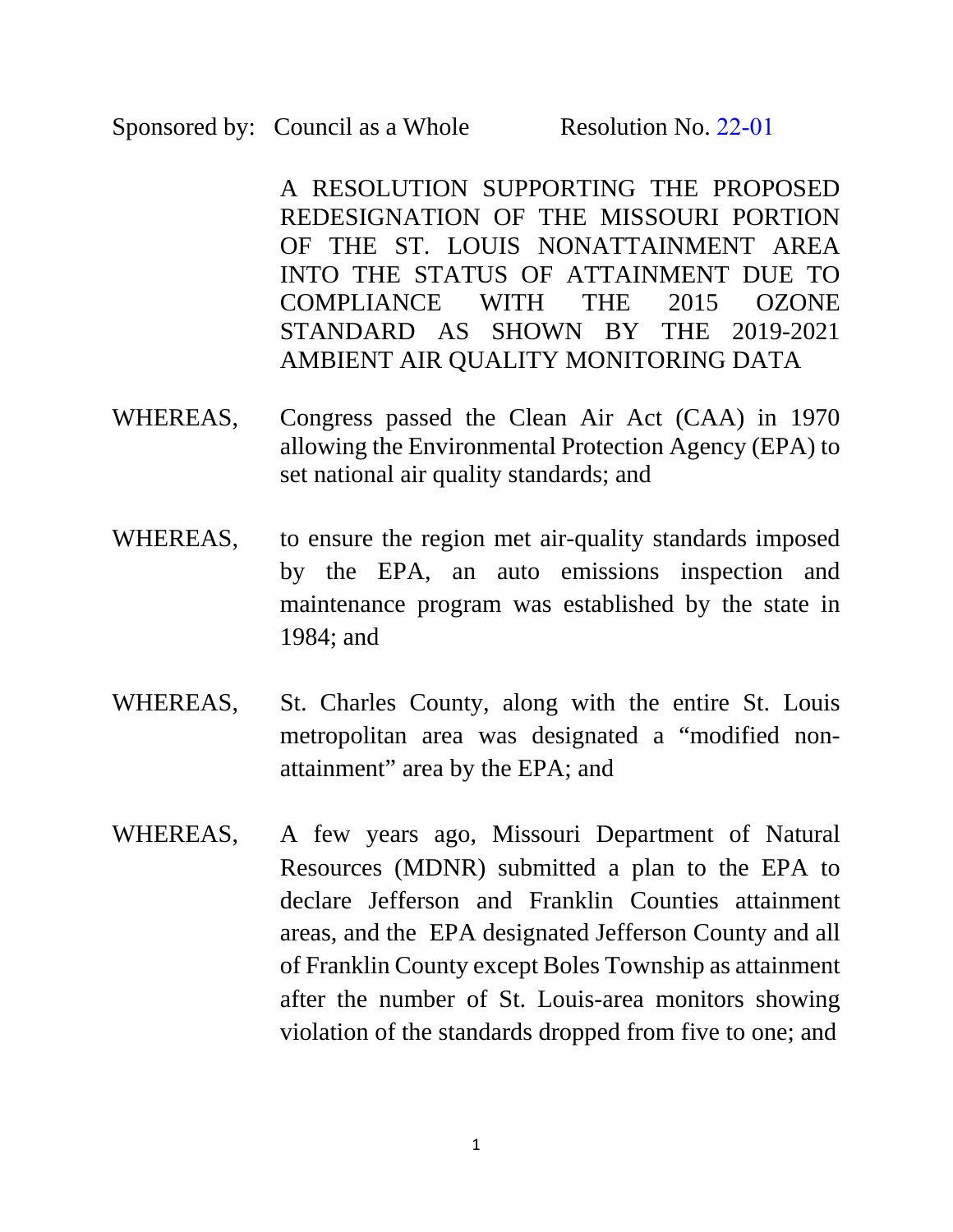- WHEREAS, During its first regular session of 2021, the Missouri General Assembly passed House Bill 661 that excluded Franklin, Jefferson and St. Charles counties from mandated motor vehicle emissions inspections performed to comply with the federal Clean Air Act. Fearing the change would lead to loss of highway funds by the State of Missouri, Governor Michael Parson vetoed the bill on July 9, 2021; and
- WHEREAS, in July 2021, the East-West Gateway Council of Governments (EWGCG) was going to reflect that the area Transportation Improvement Plan (TIP) met the Air-Quality Conformity goals, however as the interim director of the EPA told the EWGCG board members at that July meeting that the Board could not do so because there was a chance that the legislature would over-ride the governor's veto; and
- WHEREAS, EWGCG then delayed action until October 2021 and refigured the Air Quality Conformity assuming the emission stations were gone and its TIP still met the standards; and
- WHEREAS, the Missouri side of the St. Louis region has been found to satisfy the planning and attainment requirements of the Clean Air Act based on the 2019-2021 ambient air quality monitoring data in that all of the monitors in the current non-attainment area are in compliance with the 2015 ozone standard; and